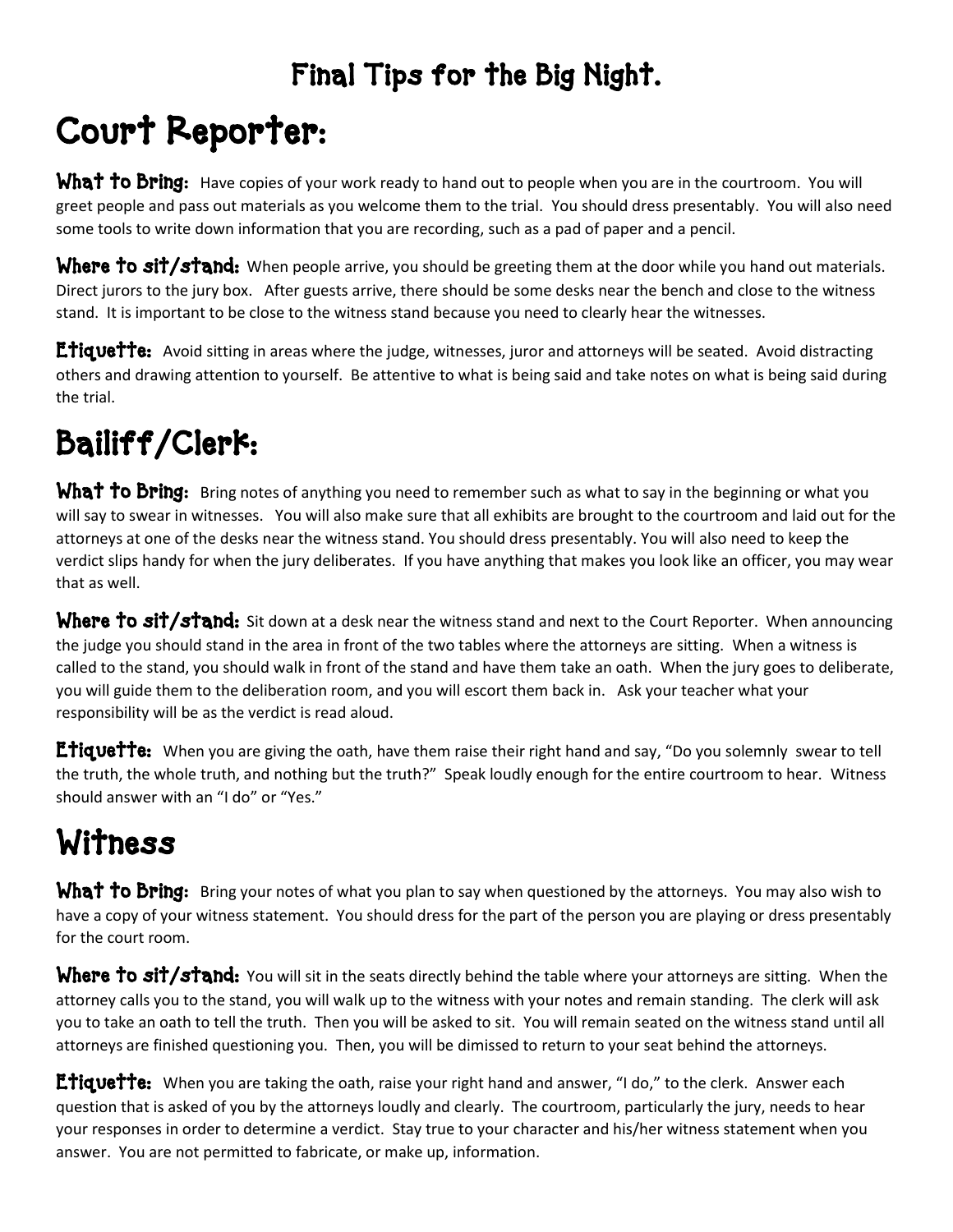### Judge:

What to Bring: Bring your script of what you will be saying throughout the trial and/or any notes/reminders that you need. For boys, wear a white collared shirt with tie (if you have one), and for girls, wear a white blouse with nice pants or a skirt. If you have a robe (similar to a graduation gown) you may use it.

Where to sit/stand: Before the trial begins, you will stand in the doorway between the courtroom and the hallway that leads to the jury deliberation room. The clerk/bailiff will introduce you to the audience. When you are introduced, you will enter the courtroom and walk across to the judge's bench and be seated. You will remain seated at the judge's bench throughout the duration of the trial. When it is time for the jury to deliberate, you will leave the courtroom the same way you entered until a verdict is determined. You will re-enter the courtroom with the jury once the verdict is obtained and sit down at the judge's bench. The clerk will bring the verdict form to you to review before the clerk reads the verdict to the audience.

Etiquette: The order and flow of the trial is your responsibility. Be polite, but also be direct. You are the leader of the courtroom. Everyone in the courtroom will be looking to you for advice. Listen intently to everyone. If someone objects, consider whether or not it is a valid objection. You may ask an attorney to explain the objection to you if you are not sure whether or not to uphold it. Your goal is not to help anyone win. Your goal is to keep the game fair and keep the trial moving properly. It is up to the lawyers to handle the behaviors of their witnesses (unless they turn to you for help), but it is up to you to keep the lawyers behaving properly.

#### **You will lead us through all parts of the trial, with phrases like the following:**

"You may be seated."

"Does the prosecution/defense team wish to make their opening statement?"

"Does the prosecution/defense team wish to call their first witness to the stand?"

"Does the prosecution/defense team wish to call any further witnesses to the stand?"

"Does the prosecution/defense team wish to make a closing argument?"

(If teacher allows for a rebuttal) Does the prosecution team wish to rebuttal?

"Has the jury reached a verdict?"

#### **Ending Court:**

Penalties (if guilty): \_\_\_\_\_\_\_\_\_\_\_\_\_\_\_(defendants name) I sentence you to \_\_\_\_\_\_\_\_\_\_\_\_\_\_\_\_(penalty) for the crime of \_\_\_\_\_\_\_\_\_\_\_\_\_\_\_\_\_\_\_\_\_\_\_\_\_\_\_

Ending court: Hit the gavel on the wood block and say "Court dismissed."